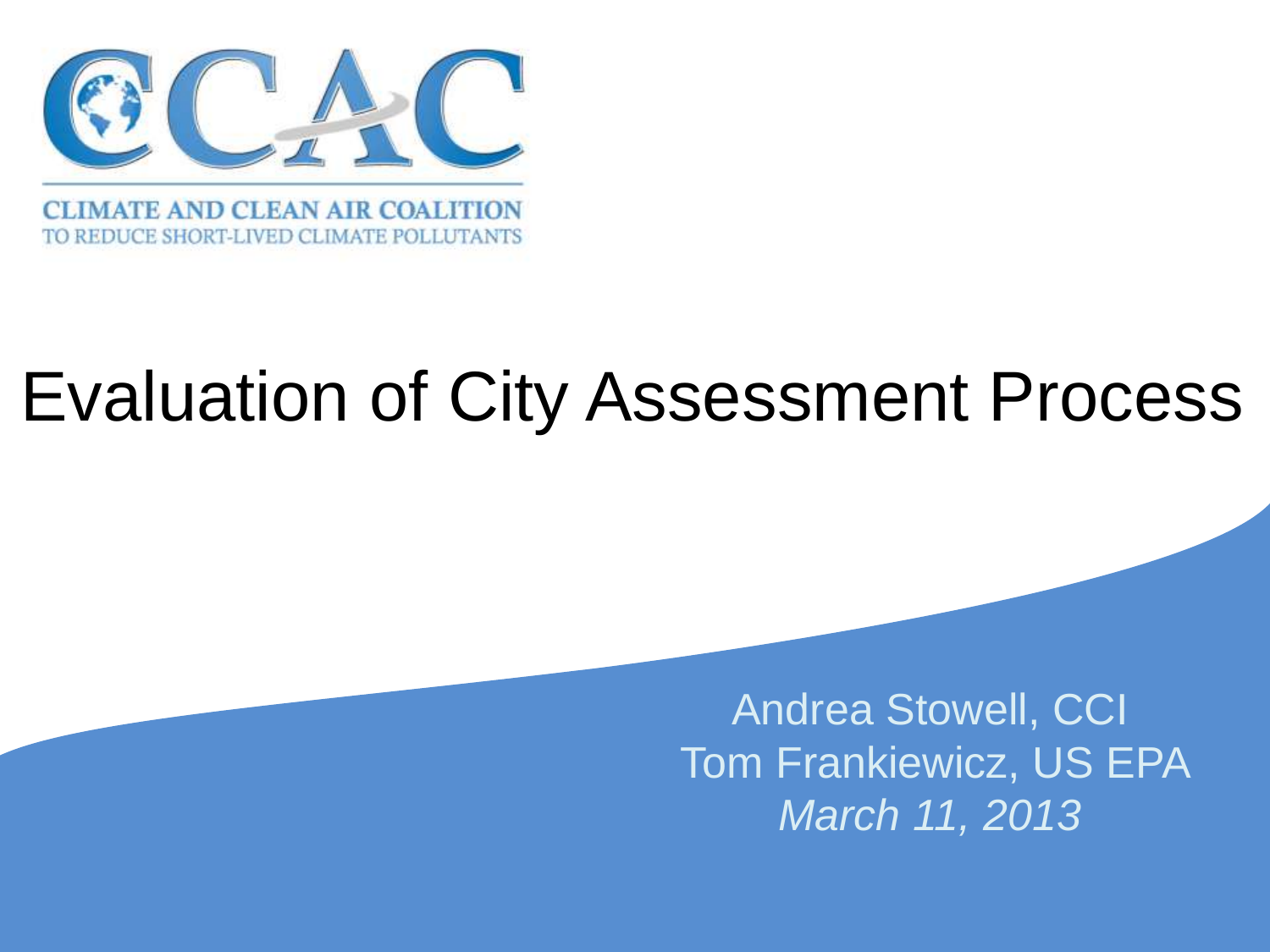### Purpose

- Gather data to characterize waste sector
- Put data in context through site visits and "on the ground" observation
- Identify stakeholders
- Build support and assess political will
- Identify potential projects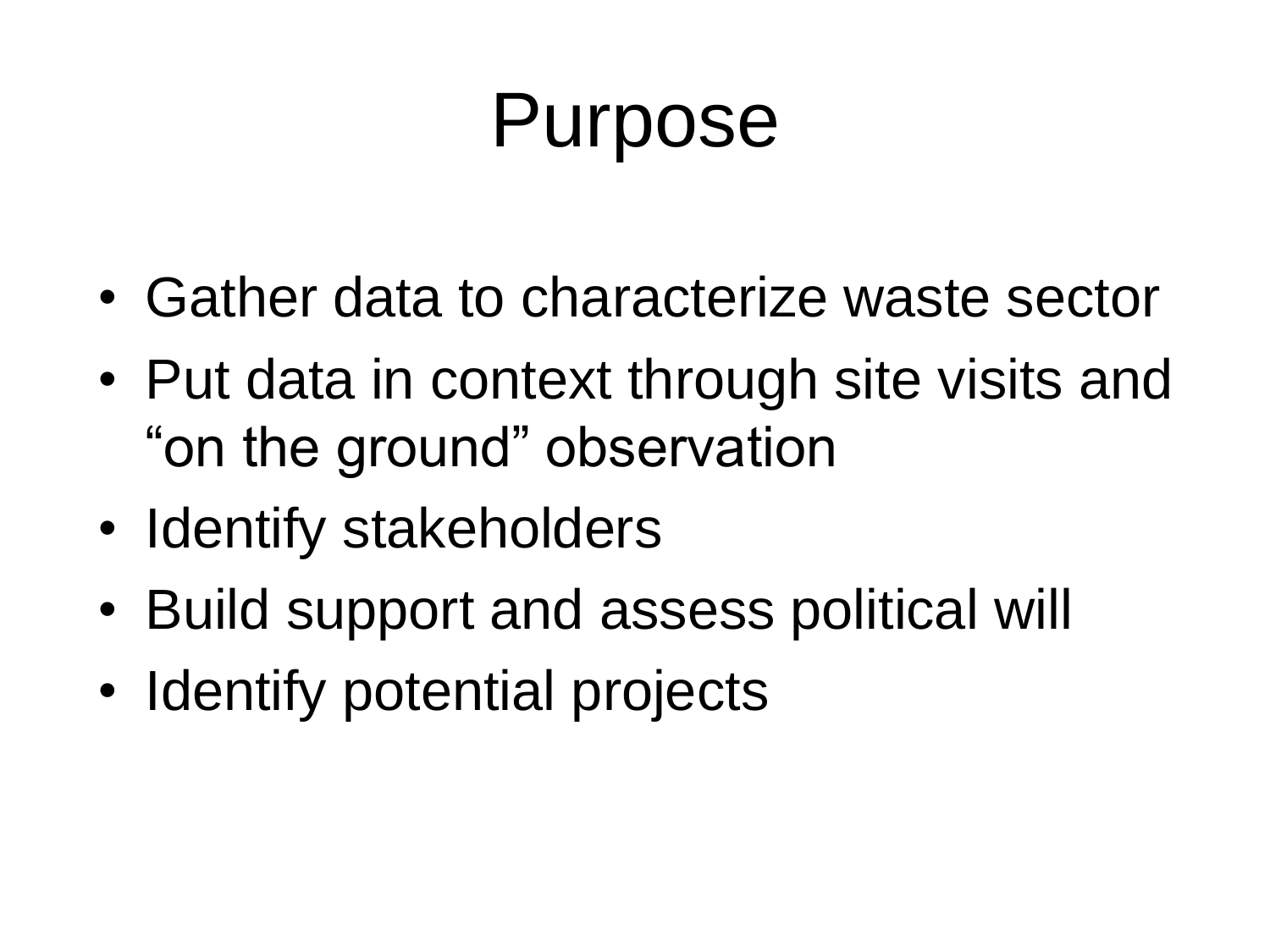#### Accra, Ghana

- Data Gathering: worked with city to initiate data gathering – supplemented through internet/journal research
- Scoping Mission: gathered additional data, and "ground truthed" based on observation, meetings with stakeholders, and AMA
- Presentation to Management: developed presentation of findings, initial priorities in cooperation with technical staff to co-present to AMA management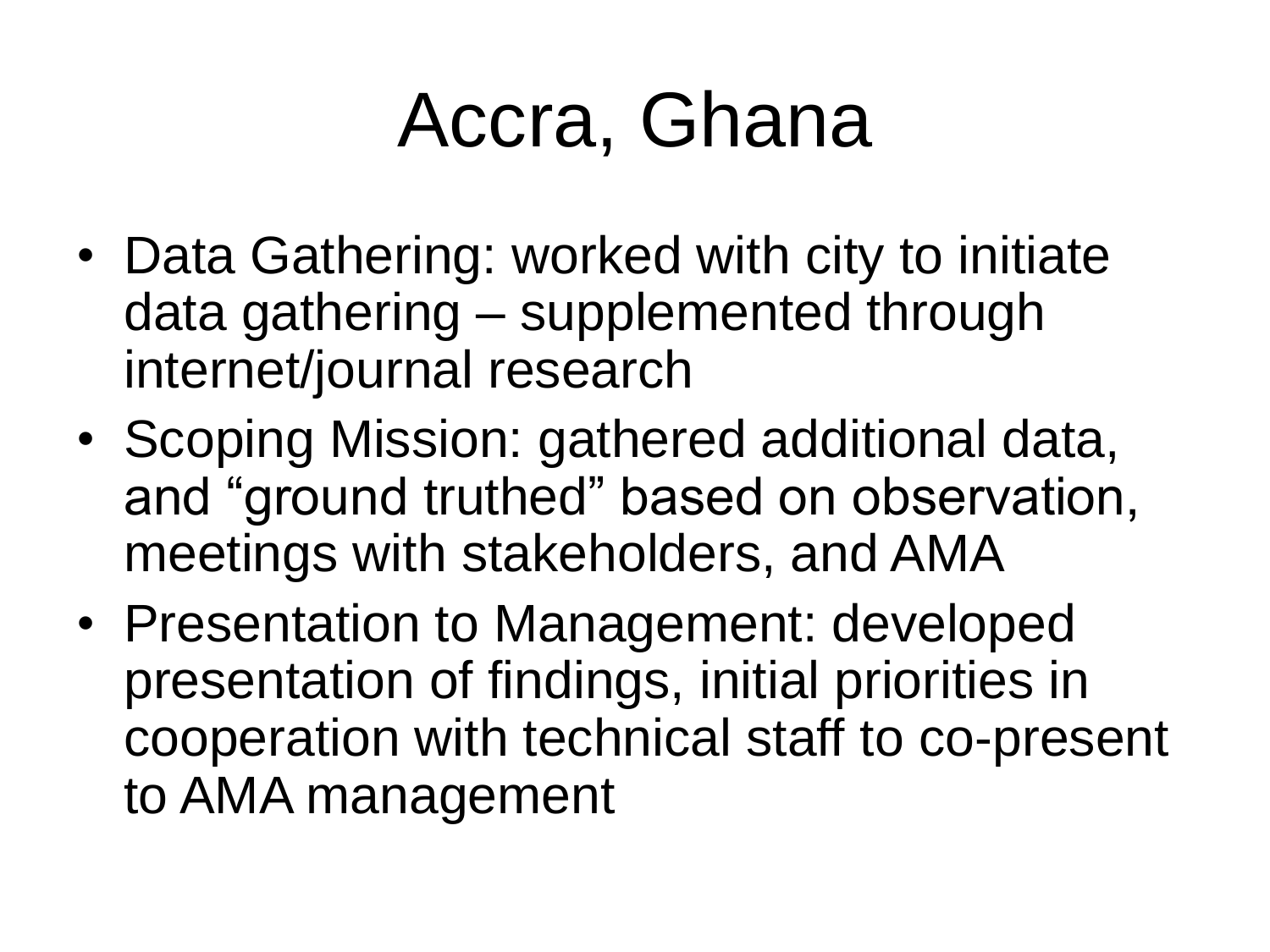# Lagos, Nigeria

- Alternative approach based advanced on project development timeline
- Goal: evaluate whether a process was used to minimize risk to potential financiers and catalyze dialogue on identifying a replacement for CERs
- Conducted interviews, reviewed existing documents and assembled chronological account of all steps taken to demonstrate Project's financial viability
- Identified next steps